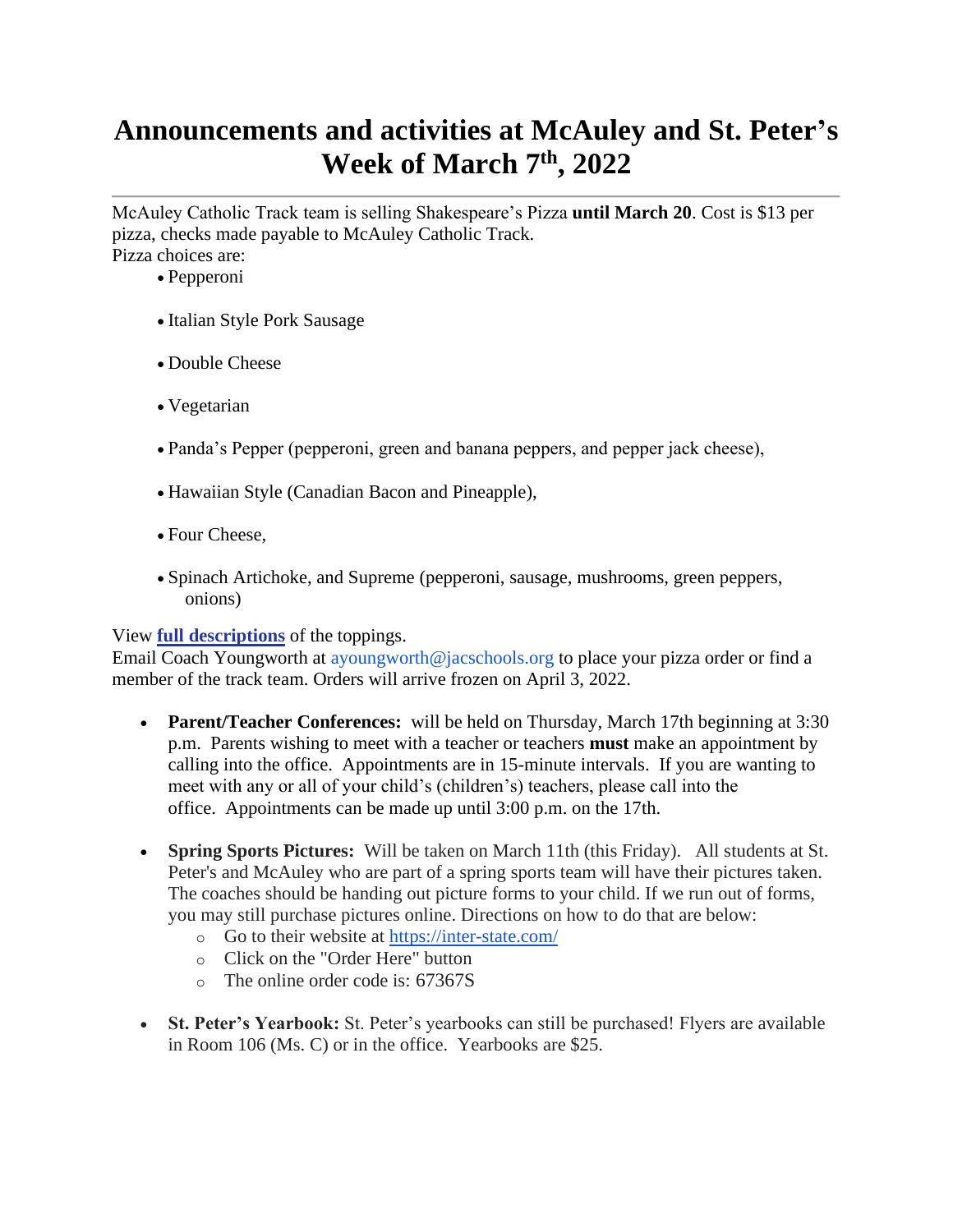- *NEWSIES*: Mark your calendars NOW for the St. Peter's production of Newsies. Dates of the show are April 1st, 2nd, and 3rd. Times will be announced soon!
- **Fish Fry:** The Knights of Columbus are having a FISH FRY every Friday during Lent. *March 11th, all proceeds will be donated to the Joplin Area Catholic Schools.*  **Location:** Our Lady's Hall at St. Peters. Drive thru! **Times:** 5:00 to 7:00 p.m. **Dates:** March 4, 11, 18, 25, April 1st and 8th **Cost:** Adults --\$10.00 Ages 5-12--\$5.00 4 and under--FREE Family--\$30.00 Bring a Non-Perishable Item for the Outreach House For \$1 off Preferred Canned Tuna, Chicken, Baked Beans, or Chili Beans

### **REMINDERS**

- No Hoodies Reminder-This is just a reminder that hoodies are not allowed to be worn at school. The only time a hoodie can be worn is on a Free Dress Day that includes sweatpants. Students who have hoodies on during the day will be written up and receive a consequence in accordance with the handbook.
- Please remember that students are given three "free" tardies each SEMESTER. On the 4th tardy (and every tardy after 4), students receive an after school detention. Tardies do NOT reset at quarter.
- Shorts are now permitted until the end of the school year as long as they are in dress code compliance.

### **Upcoming Important Dates**

March 16th: Senior Retreat

March 17th: Parent-Teacher Conferences--Schedule your appointment! March 18th: ½ day of school (students dismissed at noon) March 21st - 25th: Spring Break April 1st, 2nd, 3rd: St. Peter's production of Newsies April 10th - 12th: St. Peter's and McAuley Self-Studies April 12th: St. Peters and McAuley Students dismissed at noon April 14th: Students dismissed at noon April 15th and 18th: No School Good Friday and Easter Week-end April 23rd: Prom April 30th: Auction May 5th: McAuley Catholic Awards Program (following Thursday morning mass) May 19th: St. Peter's Awards Program (following Thursday morning mass) May 27th: Last day of School: Noon dismissal McAuley Seniors: April 29th: Last day of classes for seniors May 2nd - 5th: Senior Finals May 5th: Senior Mass at St. Peter's Church, 8:30 am

McAuley Catholic Awards Program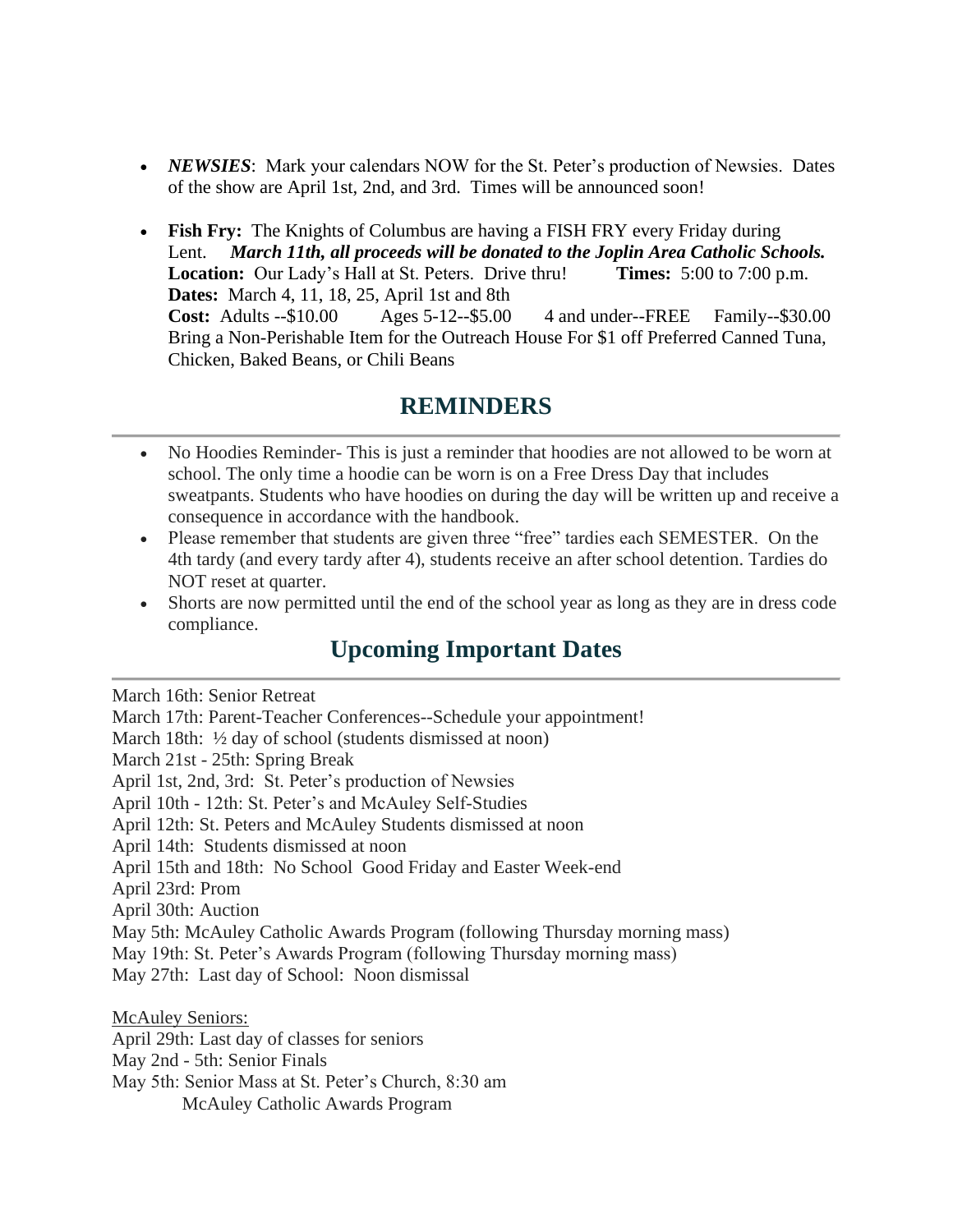May 6th: Senior Mass at St. Mary's Church, 8:30 am/ Warrior Walk/ Graduation Practice/Parent-Graduate Breakfast (parents are encouraged to attend these events. May 8th: Graduation

St. Peter's 8th Grade: May 19th: 8th Grade Mass and St. Peter's Awards Program May 23rd and 24th: 8th Grade Finals May 24th: 8th Grade Graduation at St. Peter's Church, 6:00 pm/reception following ceremony in St. Peter's Church basement.

# **Sporting Events**

#### **Practices for Spring Sports Continue**

### **Friday Dress**

**Students must pay \$2 to the school office to participate in this free dress day.** Students may wear any approved clothing (t-shirts, dress tops, dresses, skirts, etc.). Non-approved items include sweatpants and leggings. Any sweatshirts, hoodies, or jeggings are acceptable. All shorts/skirts/dresses must be no shorter than 5" above the knee. Students are not required to wear belts or have their shirts tucked in on these days. Please make sure that all apparel is of appropriate content. Students do not have to follow the dress code shoe and sock policy. No hats allowed.

Charities for each month will be decided by different groups within each building along with our monthly Mercy Mission. No hats allowed.

## **Lunch Menu**

| Monday, March 7th    | Chick Fil A<br>Chicken Sandwiches                                       |
|----------------------|-------------------------------------------------------------------------|
| Tuesday, March 8th   | In House Catering<br>Chicken Fajitas<br>Veggies<br>Nacho Bar<br>Dessert |
| Wednesday, March 9th | In House Catering<br>Chili Dogs<br><b>Seasoned Fries</b><br>Apple Sauce |
| Thursday, March 10th | In House Catering<br>Pancakes                                           |